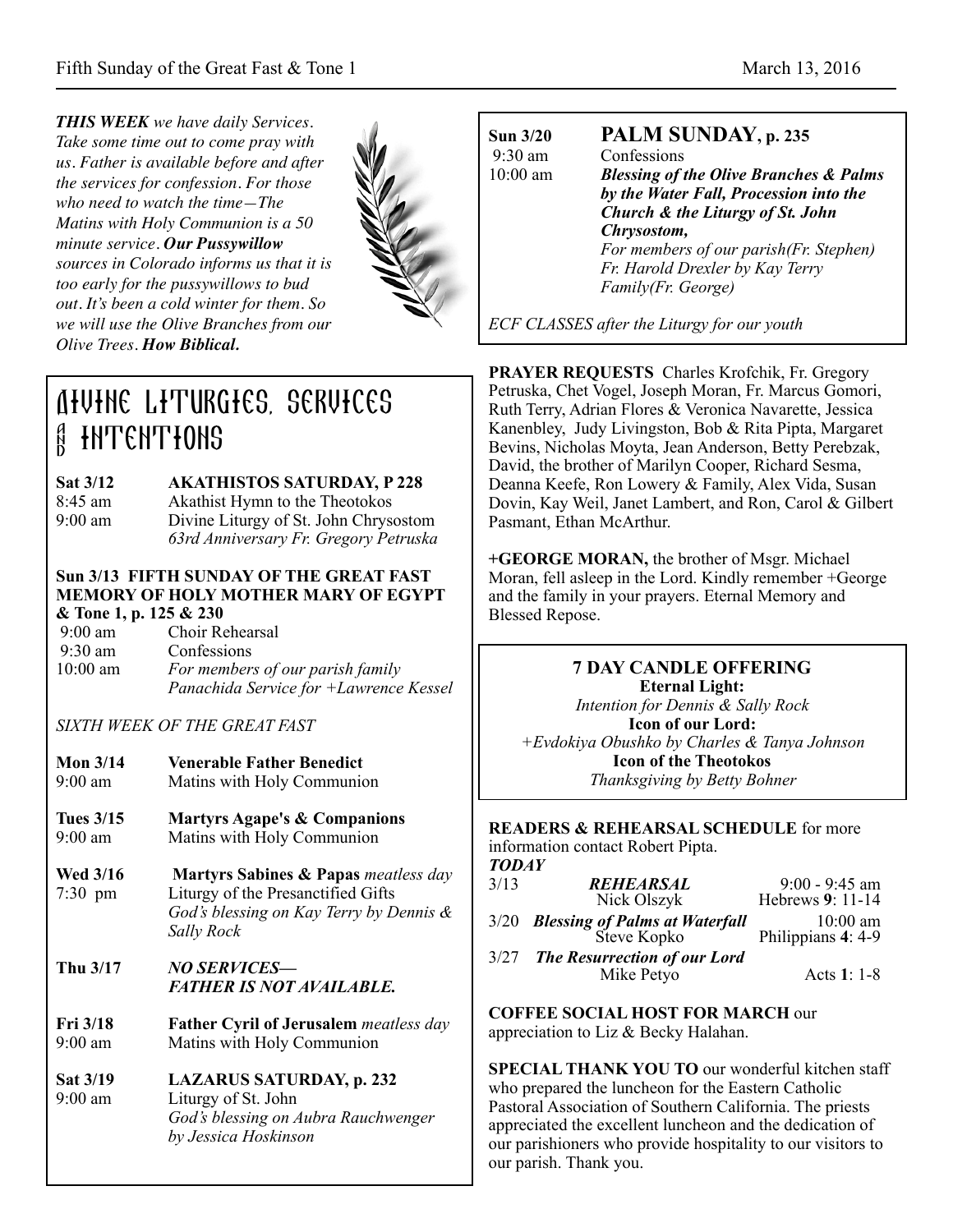| <b>Parish Calendar</b><br>& Upcoming Events<br><b>TODAY-EASTER BOUTIQUE IN THE PARISH</b><br><b>HALL</b> See Sue and Carol.<br>3/16 Wednesday & 3/17 Thursday PASKA BAKING<br>DAYS 8:30 am Come and help us bake. See Nina<br>for more information.<br>PALM SUNDAY-EASTER BAKE SALE AND<br><b>EASTER BOUTIQUE</b><br><b>EASTER SUNDAY MARCH 27TH 9:00 AM</b><br>Procession, Matins & Divine Liturgy. Plan on<br>staying after the Easter Services to enjoy your<br>Blessed Easter Foods with our parish family.                                                                                                         | <b>BISHOP'S APPEAL 2016</b><br>Our Bishop has been very good to our parish and<br>helped us to manage our Mortgage. Now, it's our turn to<br>help our Eparchy and our Church. He is asking a pledge of<br>\$200 from each household of our parish. Give what you<br>can and help our Eparchy.<br>Our goal for our parish is \$13,200.00<br>If we make our goal our 30% rebate: \$3,960.00<br>35% of our members have responded!<br>Be sure to fill out the pledge card or let us know what you<br>plan to pledge and make your checks out to<br>"ANNUNCIATION CHURCH."<br>We accept Credit Cards/Debit Cards through the<br>Square just see one of our ushers. Or you may want to<br>consider a payment schedule to pay off your pledge for the<br>next few months. Just fill out your pledge form and drop it<br>into the collection basket on Sunday. Only the paid up<br>pledges will be sent to the Chancery. Bishop Gerald will<br>respond with an acknowledgement and card. |
|-------------------------------------------------------------------------------------------------------------------------------------------------------------------------------------------------------------------------------------------------------------------------------------------------------------------------------------------------------------------------------------------------------------------------------------------------------------------------------------------------------------------------------------------------------------------------------------------------------------------------|-----------------------------------------------------------------------------------------------------------------------------------------------------------------------------------------------------------------------------------------------------------------------------------------------------------------------------------------------------------------------------------------------------------------------------------------------------------------------------------------------------------------------------------------------------------------------------------------------------------------------------------------------------------------------------------------------------------------------------------------------------------------------------------------------------------------------------------------------------------------------------------------------------------------------------------------------------------------------------------|
| <b>NEXT MONTHLY LUNCHEON Sunday April 10th-</b><br>Ukrainian Lunch. See Stephen Kopko for your<br>reservation and dinner tickets.                                                                                                                                                                                                                                                                                                                                                                                                                                                                                       | <b>BISHOP'S HONOR ROLL-THANK YOU.</b><br>Stephen & JoAnne Kopko, Francine Kanenbley, George &<br>Jan Washicko, Coquita Guerra & Donna Safian.                                                                                                                                                                                                                                                                                                                                                                                                                                                                                                                                                                                                                                                                                                                                                                                                                                     |
| <b>50/50 RAFFLE</b>                                                                                                                                                                                                                                                                                                                                                                                                                                                                                                                                                                                                     | <b>TITHING AND ATTENDANCE REPORT</b>                                                                                                                                                                                                                                                                                                                                                                                                                                                                                                                                                                                                                                                                                                                                                                                                                                                                                                                                              |
| Winner for last week's drawing: Stephen Kopko \$172.50<br>Consolation prize winner: George Washicko *donated by<br>Sue Petyo.<br>Drawings on the 1st of the following month at \$5 each or<br>\$20 for 5 tickets. The only exception is that 50/50 tickets<br>will not be sold during fundraising luncheons. See<br>Jennifer Washicko for your tickets for our April 3<br>drawing.<br><b>EASTER BOUTIQUE</b> looking for that special gift items<br>for your family or friends to celebrant the Resurrection of<br>our Lord? Visit our Easter Boutique which is in the parish<br>hall. There is something for everyone. | February 28 3rd Sunday the Great Fast<br>Attendance: Sun: 10:00 am 100 Souls<br>Adult Tithes: \$3,525.00<br>Youth Tithes: \$2.50<br>Easter Flowers: \$390.00<br>Mortgage Reduction: \$200.00<br>Principle Reduction: \$190.00<br>In Memorial of George & Audrey Washicko \$500.00<br>Easter Bake Sale: \$408.00<br>Jam: \$34.00<br>Thank you for your support and love for our Parish.<br>Especially for those who use E-CHECKS or mail into the<br>parish office their tithings.                                                                                                                                                                                                                                                                                                                                                                                                                                                                                                 |

### **HERE IS AN OPPORTUNITY TO SHINE**

**MUSIC WORKROOM** is completed and in good working order except, *we need special people* to organize, sort and label the various liturgical books and pamphlets. Give Bob Pipta or Stephen Kopko a call.

**EASTER BAKE SALE for Palm Sunday** we need your special Easter Cookies and bake goods for our Bake Sale. See Helen or Nina in the kitchen.

WE NEED YOU to invite your friends, neighbors, people you met in line at Coscos or at the super market to our Easter Celebration. Easter Sunday at 9:00 am. We have plenty of room for most of Anaheim.

# **Lesson in Evangelization – Seek the Lost Go out to the roads and country lanes and compel them to come in" (Luke 14:23)**

We accept credit and debit cards by way The Square. Your receipts are e-mailed. We appreciate your comments.

In the previous five lessons of this evangelization series, we discussed the importance of prayer, sacred scripture, the Eucharist, serving God and sharing our encounter with Him. This lesson focuses on how to live out an authentic Byzantine Catholic faith by